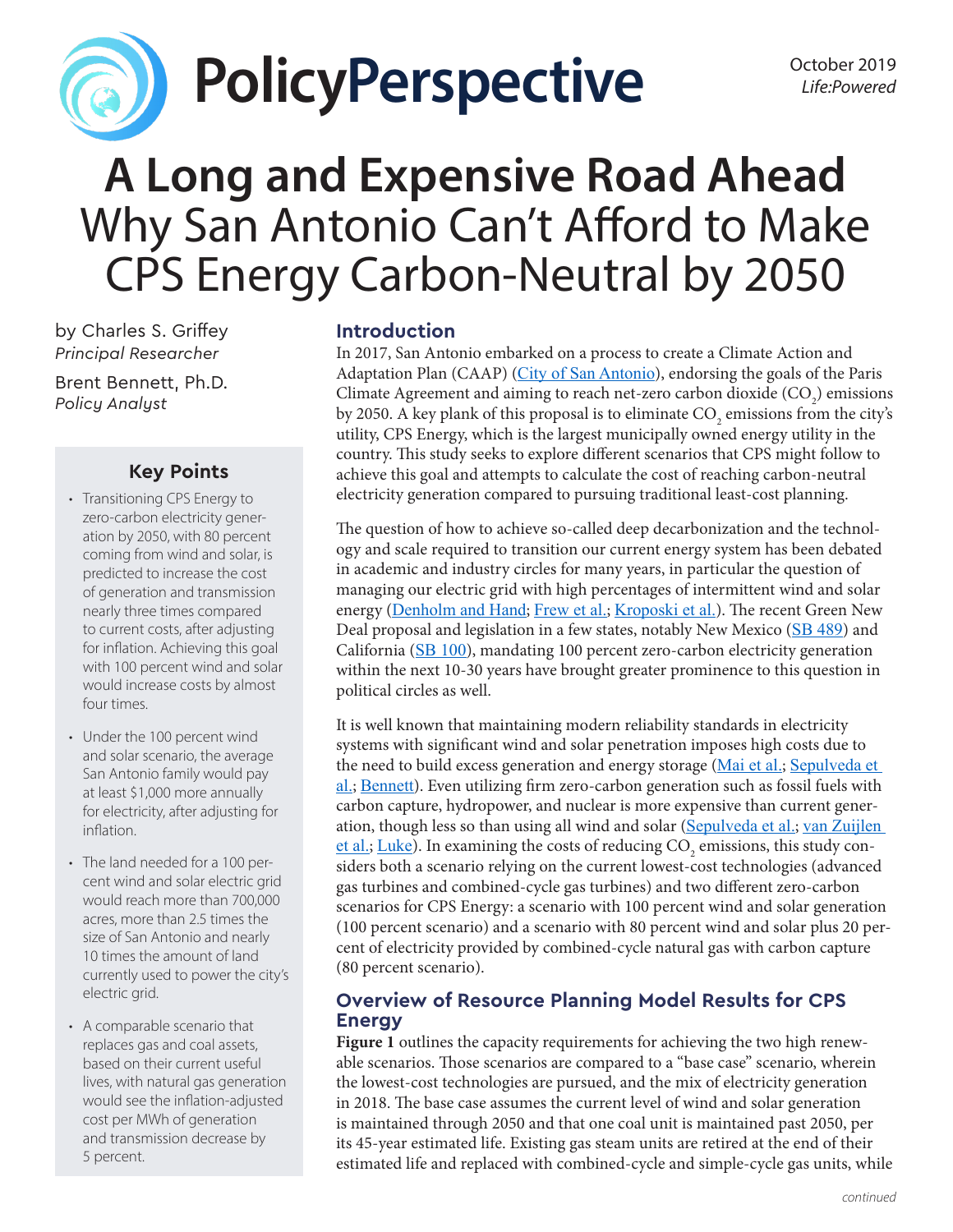**Figure 1.** 2050 capacity requirements of 80 percent and 100 percent wind and solar generation for CPS Energy compared to 2050 base case and 2018 generation mix.

|                              | 2018  | 2050 base case | 80 percent<br>renewables | 100 percent<br>renewables |
|------------------------------|-------|----------------|--------------------------|---------------------------|
| Wind capacity (MW)           | 1,069 | 1,069          | 5,323                    | 8,662                     |
| Solar capacity (MW)          | 546   | 546            | 5,828                    | 9,483                     |
| <b>Battery capacity (MW)</b> |       |                | 2,009                    | 17,993                    |
| Nuclear capacity (MW)        | 1,036 |                |                          |                           |
| Gas capacity (MW)            | 3,339 | 7,275          | 3,400                    |                           |
| Coal capacity (MW)           | 1,345 | 785            |                          |                           |

*Source:* [Life:Powered](http://www.lifepowered.org/CPSmethodology)

existing gas turbines were extended 10 years beyond their current estimated lifetimes.

The 80 percent scenario requires natural gas to use carbon capture and is designed to illustrate the benefit of using firm capacity to achieve the last 20 percent of zero-emission generation. Both the 80 and 100 percent scenarios estimate battery capacity based on meeting July and August needs, under the assumption that CPS would be comfortable buying market power during other months but would be more risk-averse during those peak months and choose to meet its need with its own resources. Both renewable mandate scenarios assume all coal is retired by 2030, with the 100 percent scenario assuming one of the two units is retired by 2025. The South Texas Project (STP) nuclear plant was assumed to retire in 2049 in all three scenarios.

The high renewable scenarios were not run through an optimization routine and represent only two of many possible zero-carbon generation mixes. However, the split between wind and solar resources in these scenarios is based upon ERCOT's Long-Term System Assessment report ([ERCOT](http://www.ercot.com/content/wcm/lists/144927/2018_LTSA_Report.pdf)), which was optimized, and studies ([Ziegler et al.](https://www.sciencedirect.com/science/article/abs/pii/S2542435119303009)) that find a roughly 50/50 wind/solar capacity mix is optimal for the southwestern United States.

The model also assumes a 10 percent reserve margin and 4 percent losses in order to provide a consistent basis for quantifying capacity needs. Another important assumption across all the scenarios is that annual electricity demand growth will rise consistently at 1.25 percent per year. The tremendous cost increases associated with the high renewable scenarios dictate that electricity consumption will likely go down in conjunction with increasing renewable energy use. However, in order to maintain a level comparison with the base case, the study assumes constant electricity demand growth.

#### **2050 Cost Comparison**

A fundamental challenge of wind and solar resources is that their intermittent generation must be supplemented with either generation from dispatchable sources, energy storage, or demand reductions. The full implications of this fact are rarely considered in policy and even in utility cost comparisons, which tend to assume that falling costs of installing wind and solar generation assets on the margin ([Lazard](https://www.lazard.com/media/450774/lazards-levelized-cost-of-storage-version-40-vfinal.pdf)) and improvements in energy storage and demand response technologies will enable further renewable penetration in the future. The costs of increasing wind and solar penetration in Texas have already affected electricity costs in Texas despite the low wind and solar share of electricity generation (roughly 20 percent of total annual electricity production) and the relative abundance of dispatchable generation. Those costs will rise exponentially if wind and solar are used for a larger share of electricity generation ([Bennett](https://lifepowered.org/wp-content/uploads/2019/08/2019-08-PP-LP-Bennett-Green-New-Deal-2.pdf)). This study seeks to estimate the generation and transmission costs for CPS Energy to reach zero-carbon electricity generation by 2050.

**Figure 2** outlines how much the cost of electricity generation and transmission need to serve San Antonio is projected to increase under these different scenarios by 2050. The values are given in 2018 dollars using an annual inflation adjustment of 2 percent. Under the base case scenario, the total annual cost increases about 35 percent compared to 2018, primarily due to the growth in energy demand. The 80 percent renewable scenario sees an increase of nearly three times due to five- and ten-fold increases in wind and solar generation capacity, respectively, and the need for carbon sequestration on gas units and some energy storage. Natural gas generation capacity is still significant, representing 46 percent of the 2050 peak demand, because of the need to provide power during times of low wind and solar generation at peak. The cost of the 100 percent scenario is another billion dollars more than the 80 percent scenario because of the need for additional wind, solar, and battery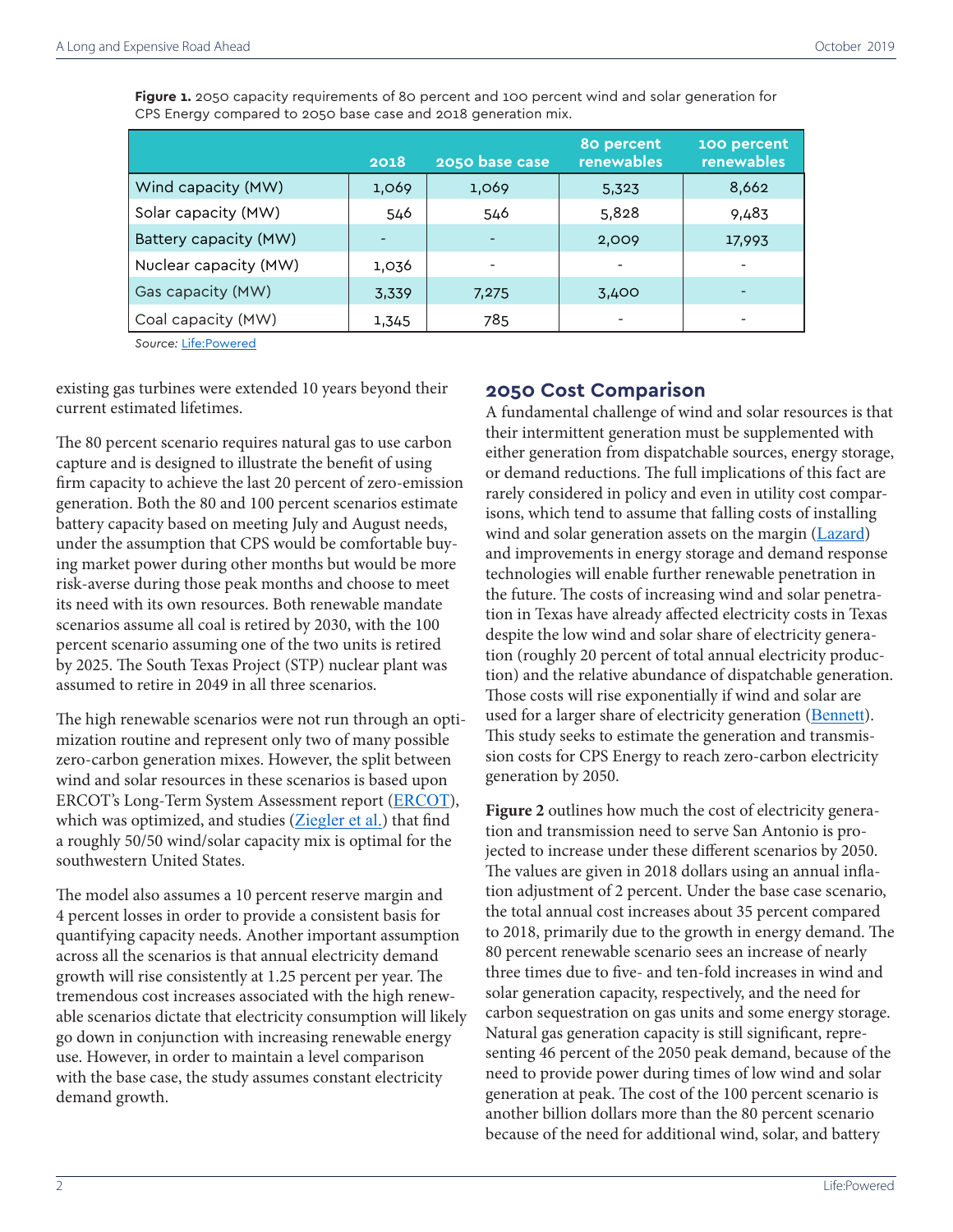**Figure 2.** 2050 annual cost (in 2018 dollars) of 80 percent and 100 percent scenarios for CPS Energy compared to 2050 base case and 2018

|                                                                | 2018  | 2050 base<br>case | 80 percent<br>renewables | 100 percent<br>renewables |
|----------------------------------------------------------------|-------|-------------------|--------------------------|---------------------------|
| Annual cost (\$ Billion)                                       | 1.02  | 1.38              | 2.96                     | 4.00                      |
| Annual cost (\$/MWh)                                           | 42.65 | 40.64             | 87.41                    | 118.06                    |
| $\vert$ Cost per ton of CO <sub>2</sub><br>emissions reduction |       |                   | 115.14                   | 190.59                    |

*Source:* [Life:Powered](http://www.lifepowered.org/CPSmethodology)

capacity. Transmission costs to reach remote wind and solar generation sites are also substantial in each of the high renewable scenarios, contributing nearly 25 percent of the total 2050 cost.

It is important to note that these costs only reflect the incremental cost of generating and transmitting electricity and do not reflect additional costs, such as the recovery of the sunk cost of existing units, administration and distribution operations costs, or payments to the city of San Antonio, the latter of which totaled \$373 million in 2018. Under the simplistic assumption that the four-times cost increase in the 100 percent scenario is applied evenly on a per MWh basis to all electricity consumers, the average annual residential electricity bill in San Antonio would rise at least \$1,000 by 2050.

#### **Land Use and Environmental Impacts of High Renewable Scenarios**

While the CAAP is primarily concerned with  $\mathrm{CO}_2^{}$  emissions, there are many other environmental impacts of energy generation, most notably land use. The land needed for siting wind turbines and solar panels is substantial because of the low energy density of these resources, usually tens to more than one hundred times the land needed for fossil fuel extraction and power plants ([NREL](https://www.nrel.gov/analysis/tech-size.html)). The land requirements for wind and solar facilities in the 100 percent scenario are more than half a million acres. About 190,000 acres will be needed for additional transmission lines, bringing the total additional land use to 714,000 acres, more than 2.5 times the size of San Antonio itself and nearly 10 times the amount of land currently used to power the city's electric grid.

It is also important to remember that the material requirements for wind turbines, solar panels, and batteries are substantial. These materials are finite and not themselves renewable, although they

can sometimes be recycled. The 100 percent scenario would require 2,900 wind turbines, at 3 MW each, using 870,000 metric tons of steel ([NREL 2017](https://www.nrel.gov/docs/fy17osti/66861.pdf)) and nearly that much coal to make the steel ([WCA](https://www.worldcoal.org/coal/uses-coal/how-steel-produced)). It is assumed that batteries are designed to meet their power rating for four hours, which means San Antonio will need 72 gigawatt-hours of storage capacity—nine times what was

installed worldwide in 2018 ([Munuera](https://www.iea.org/tcep/energyintegration/energystorage/)). The environmental impact of this massive buildout of infrastructure cannot be ignored.

#### **Marginal Wind and Solar Generation vs. High-Penetration Scenarios**

The high cost of wind and solar energy production highlighted in this study may appear to conflict with other studies that tout the economic benefits of replacing single generating units with wind and solar ([Sunrun](https://www.sunrun.com/home-solar-blog/home-solar-and-batteries-can-replace-retiring-gas-fired-power-plants-los-angeles); Allison et [al.](https://drive.google.com/file/d/0BzTHARzy2TINbEFQTU9iNHpsRWRSVV9mRVVmbm1NQW0tYVpr/view)) or using wind and solar for small percentages of total electricity production ([TXP and Ideasmiths](https://www.txrenewables.org/)). These studies are often used by renewable energy companies and environmental advocacy groups to advocate for policies that mandate large percentages of electricity production from wind and solar, which entails a whole set of problems that these studies do not address. This difference is often lost on the public and policymakers and creates a situation where renewable energy mandates are promulgated with little knowledge of their potential costs.

A recent study<sup>1</sup> from Synapse Energy Economics and the Sierra Club ([Allison et al.](https://drive.google.com/file/d/0BzTHARzy2TINbEFQTU9iNHpsRWRSVV9mRVVmbm1NQW0tYVpr/view)) forecasting the benefit of replacing the coal-fired J.K. Spruce power plant with solar or wind has contributed to this information gap in San Antonio. While the CAAP calls only for carbon neutrality, not 100 percent wind and solar, and specifically cites CPS's "Flexible Path" plan ([CPS Energy](https://cpsenergy.com/flexiblepath)) as a guideline, the Sierra Club and other groups ([Sierra Club](https://www.sierraclub.org/texas/blog/2019/06/new-report-replacing-san-antonio-s-spruce-coal-plant-renewables-could-save-1)) continue to advocate for higher levels of wind and solar generation. Hopefully, this report and others can be used as counterpoints to that messaging

**Figure 3.** 2050 incremental land use of 80 percent and 100 percent renewable scenarios.

|                               | 80 percent<br>renewables | 100 percent<br>renewables |
|-------------------------------|--------------------------|---------------------------|
| Miles transmission            | 3,739                    | 5,609                     |
| Land for transmission (acres) | 135,974                  | 203,961                   |
| Land for solar (acres)        | 42,254                   | 71,499                    |
| Land for wind (acres)         | 255,257                  | 455,607                   |
| Source: Life: Powered         |                          |                           |

*Source*: [Life:Powered](http://www.lifepowered.org/CPSmethodology)

<sup>1</sup> Note that this study actually shows a positive benefit to continuing to operate both Spruce units through 2039.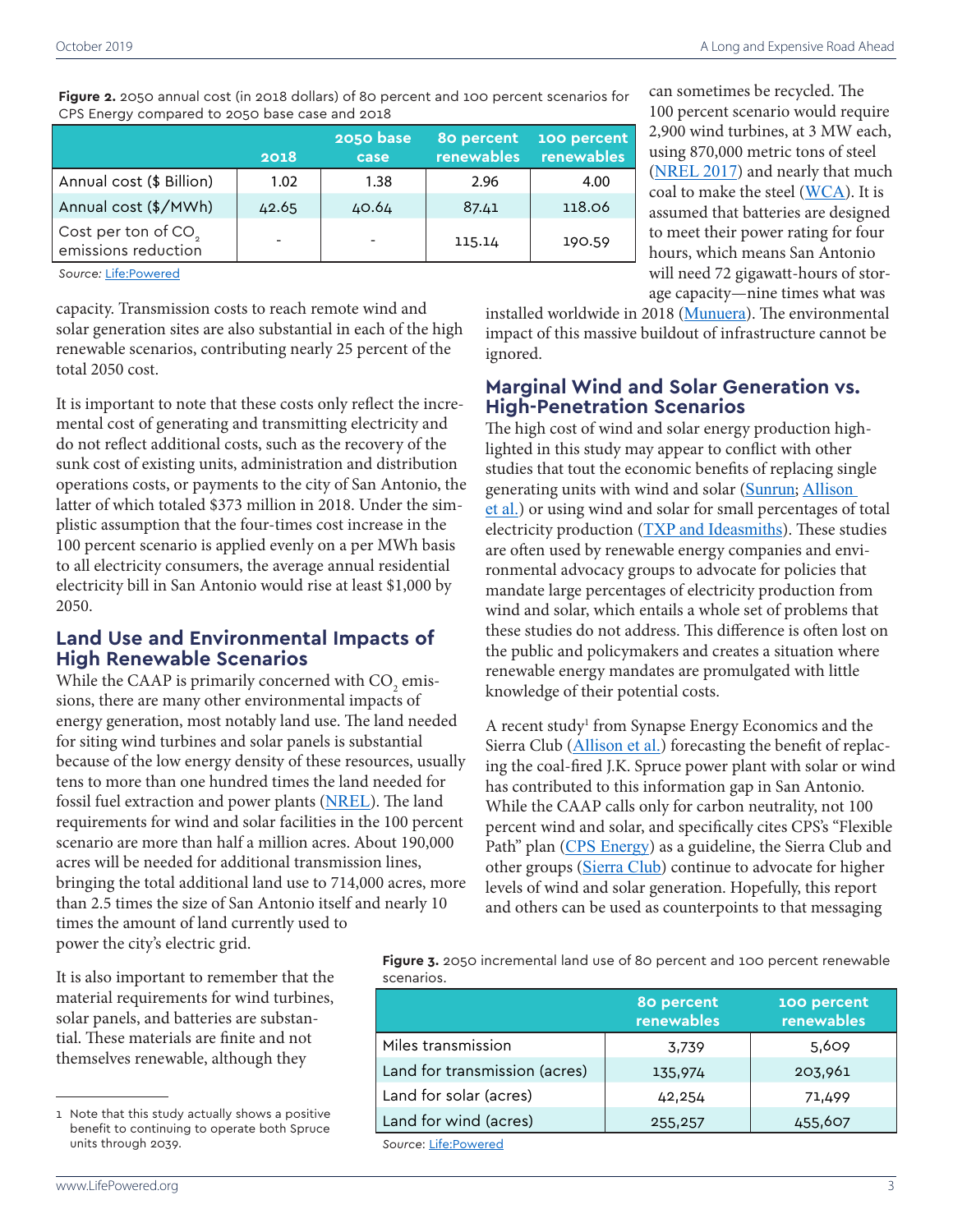and can highlight the value of dispatchable generation, even in a low- or no-carbon future.

The challenges of wind and solar intermittency are not only a long-term concern for CPS. The utility has historically had excess dispatchable generating capacity, which has allowed it to incorporate renewable energy and benefit from selling into the ERCOT market when prices are high. Retiring dispatchable capacity in favor of intermittent renewables represents a dramatic change in approach and will introduce significant price risk for CPS's customers. If CPS cannot cover its demand during peak hours, it will have to rely on power purchases from the broader ERCOT market. A similar situation caused a price spike for Austin Energy this past August that will flow through to its customers ([Jankowski](https://www.statesman.com/news/20190827/sweltering-heat-absent-wind-could-trigger-increase-to-austin-energy-bills)). CPS also might find itself with too much wind and solar electricity during periods of low demand and would have to sell its excess energy at depressed prices. This situation has caused Georgetown, Texas, which often purchases more wind and solar electricity than it consumes, to have the highest electricity rates in Central Texas ([Price and Osborn](https://www.statesman.com/news/20190223/why-georgetowns-green-energy-gamble-didnt-pay-off)).

#### **Conclusions**

No large city or region has successfully achieved the goal of operating an electric grid powered significantly, much less entirely, by wind and solar resources. This fact and the forecasts presented in this paper should give pause to the more than 400 cities across the country ([Climate Mayors](http://climatemayors.org/actions/paris-climate-agreement/)) that have endorsed the goals of the Paris Climate Agreement. Achieving the carbon-neutral goals of San Antonio's CAAP primarily with wind and solar resources will be difficult in practice and likely politically impossible given consumers' sharp opposition to rapid increases in electricity costs. Lower-cost renewable and battery technologies alone will not solve the problem, as the problem is mostly a function

of the scale of the infrastructure required to capture diffuse wind and solar energy and the production profile of intermittent generation relative to consumer demand.

Using nuclear, carbon capture and sequestration, and other zero-carbon or low-carbon resources that have the dispatchability and scale to power the majority of the electric grid, while using wind and solar on the margins, can help bring down the cost of reaching carbon neutrality. Ultimately, however, there are significant tradeoffs involved in mandating aggressive  $\mathrm{CO}_2$  reduction goals for a large city like San Antonio that depends on affordable and reliable energy. Further mandates to require CPS to achieve this goal with large amounts of renewable energy, at a much higher cost per ton of  $\mathrm{CO}_2$ , will make this problem even worse. Increasing the cost of electricity and spending city tax dollars to reduce  $\mathrm{CO}_\mathrm{2}$  emissions will also divert money that will be needed to improve disaster readiness through improved flood control, wildfire mitigation, and infrastructure upgrades.

Instead of forcing its citizens into an expensive program to dramatically reduce  $\mathrm{CO}_2$  emissions from its power generation, San Antonio should instead focus on becoming the most affordable and least regulated city in the country, catalyzing the entrepreneurship and innovation needed to create our energy systems of the future. Our freedom to innovate has made the U.S. a world leader in clean air ([WHO](http://maps.who.int/airpollution/)) and made us more resilient to climate than ever before. Fostering that freedom—instead of stifling it with higher power costs, taxes, and mandates—is what will enable us to solve the environmental problems of the future.

*The methodology used for this paper can be found on the [Life:Powered website](http://www.lifepowered.org/CPSmethodology).*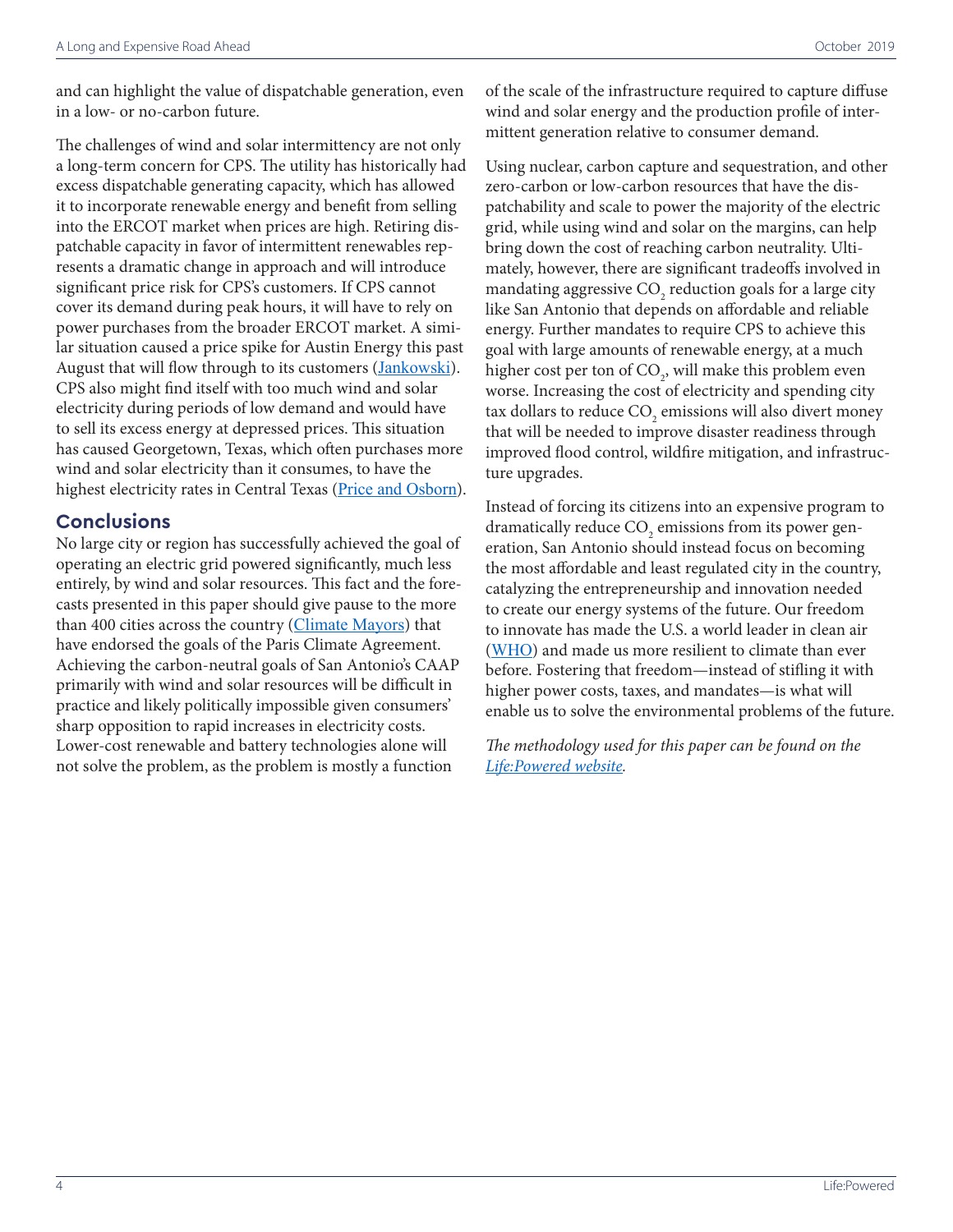#### **References**

Allison, Avi, Jamie Hall, Thomas Vitolo. 2019. *[An Updated Look at the Economics of the J.K. Spruce Power Plant](https://drive.google.com/file/d/0BzTHARzy2TINbEFQTU9iNHpsRWRSVV9mRVVmbm1NQW0tYVpr/view)*. Synapse Energy Economics Inc.

Bennett, Brent. 2019. *Green New Deal Will Put Texans in the Red: Consequences on Texas Electricity Costs and Energy Production up to 2030*. Texas Public Policy Foundation.

City of San Antonio. 2019. *[SA Climate Ready: A Pathway for Climate Action and Adaptation](https://saclimateready.org/wp-content/uploads/2019/08/SACR-DRAFT-082219_SPREAD_WEB.pdf)*. City of San Antonio.

Climate Mayors. 2017. "[407 US Climate Mayors commit to adopt, honor and uphold Paris Climate Agreement goals](http://climatemayors.org/actions/paris-climate-agreement/)." Updated June 1, 2018. Accessed October 2, 2019.

CPS Energy. "[Our Flexible Path](https://cpsenergy.com/flexiblepath)." Accessed October 4, 2019.

Denholm, Paul, and Maureen Hand. 2011. "[Grid flexibility and storage required to achieve very high penetration of vari](https://www.sciencedirect.com/science/article/pii/S0301421511000292)[able renewable electricity](https://www.sciencedirect.com/science/article/pii/S0301421511000292)." *Energy Policy* 39(3): 1817-1830.

ERCOT (Electric Reliability Council of Texas). 2018. *[Long-term System Assessment for the ERCOT Region December](http://www.ercot.com/content/wcm/lists/144927/2018_LTSA_Report.pdf)  [2018](http://www.ercot.com/content/wcm/lists/144927/2018_LTSA_Report.pdf)*. ERCOT.

Frew, Bethany A., Sarah Becker, Michael J. Dvorak, Gorm B. Andresen, and Mark Z. Jacobson. 2016. "[Flexibility mecha](https://www.sciencedirect.com/science/article/abs/pii/S0360544216300032)[nisms and pathways to a highly renewable US electricity future](https://www.sciencedirect.com/science/article/abs/pii/S0360544216300032)." *Energy* 101: 65-78.

Jankowski, Philip. 2019. "[Sweltering heat, absent wind could trigger increase to Austin Energy bills](https://www.statesman.com/news/20190827/sweltering-heat-absent-wind-could-trigger-increase-to-austin-energy-bills)." *Austin-American Statesman,* August 27. Updated August 28.

Kroposki, Benjamin, Brian Johnson, Yingchen Zhang, Vahan Gevorgian, Paul Denholm, Bri-Mathias Hodge, and Bryan Hannegan. 2017. "[Achieving a 100% Renewable Grid: Operating Electric Power Systems with Extremely High Levels of](https://ieeexplore.ieee.org/abstract/document/7866938/authors)  [Variable Renewable Energy](https://ieeexplore.ieee.org/abstract/document/7866938/authors)." *IEEE Power and Energy Magazine* 15(2): 61-73.

Lazard. 2018. *[Lazard's Levelized Cost of Storage Analysis](https://www.lazard.com/media/450774/lazards-levelized-cost-of-storage-version-40-vfinal.pdf)*. Lazard.

Luke, Max. 2018. "[Getting to Zero Carbon Emissions in the Electric Power Sector.](https://www.nera.com/publications/archive/2018/getting-to-zero-carbon-emissions-in-the-electric-power-sector.html)" *NERA Economic Consulting*, December 19.

Mai, Trieu, Wesley Cole, and Andrew Reimers. 2019. "[Setting cost targets for zero-emission electricity generation technol](https://www.sciencedirect.com/science/article/pii/S0306261919308542?via%3Dihub)[ogies](https://www.sciencedirect.com/science/article/pii/S0306261919308542?via%3Dihub)." *Applied Energy* 250: 582-592.

Munuera, Luis. 2019. "[Energy Storage: Tracking Clean Energy Progress](https://www.iea.org/tcep/energyintegration/energystorage/)." *International Energy Agency*, June 18.

NREL (National Renewable Energy Laboratory). 2019. "[Land Use by System Technology](https://www.nrel.gov/analysis/tech-size.html)." Accessed October 2.

NREL (National Renewable Energy Laboratory). 2017. *[2015 Cost of Wind Energy Review](https://www.nrel.gov/docs/fy17osti/66861.pdf)*. National Renewable Energy Laboratory.

Price, Asher, and Claire Osborn. 2019. "[Why Georgetown's green energy gamble didn't pay off](https://www.statesman.com/news/20190223/why-georgetowns-green-energy-gamble-didnt-pay-off)." *Austin-American Statesman*, February 23. Updated March 4.

[SB 100](https://leginfo.legislature.ca.gov/faces/billNavClient.xhtml?bill_id=201720180SB100). 2018. Introduced. 2017-2018 California Legislature.

[SB 489](https://www.nmlegis.gov/Sessions/19%20Regular/final/SB0489.pdf). 2019. Introduced. 2019 New Mexico Legislature (R).

Sepulveda, Nestor A., Jesse D. Jenkins, Fernando J. de Sisternes, and Richard K. Lester. 2018. "[The Role of Firm Low-](https://www.sciencedirect.com/science/article/abs/pii/S2542435118303866)[Carbon Electricity Resources in Deep Decarbonization of Power Generation](https://www.sciencedirect.com/science/article/abs/pii/S2542435118303866)." *Joule* 2(11): 2403-2420.

Sierra Club Lone Star Chapter. 2019. "[New Report: Replacing San Antonio's Spruce Coal Plant With Renewables Could](https://www.sierraclub.org/texas/blog/2019/06/new-report-replacing-san-antonio-s-spruce-coal-plant-renewables-could-save-1)  [Save \\$1 billion](https://www.sierraclub.org/texas/blog/2019/06/new-report-replacing-san-antonio-s-spruce-coal-plant-renewables-could-save-1)." *Sierra Club*, June 26.

Sunrun. 2019. *[Repowering Clean: Gigawatt-Scale Potential for Residential Solar & Battery Storage in Los Angeles](https://www.sunrun.com/home-solar-blog/home-solar-and-batteries-can-replace-retiring-gas-fired-power-plants-los-angeles)*. Sunrun.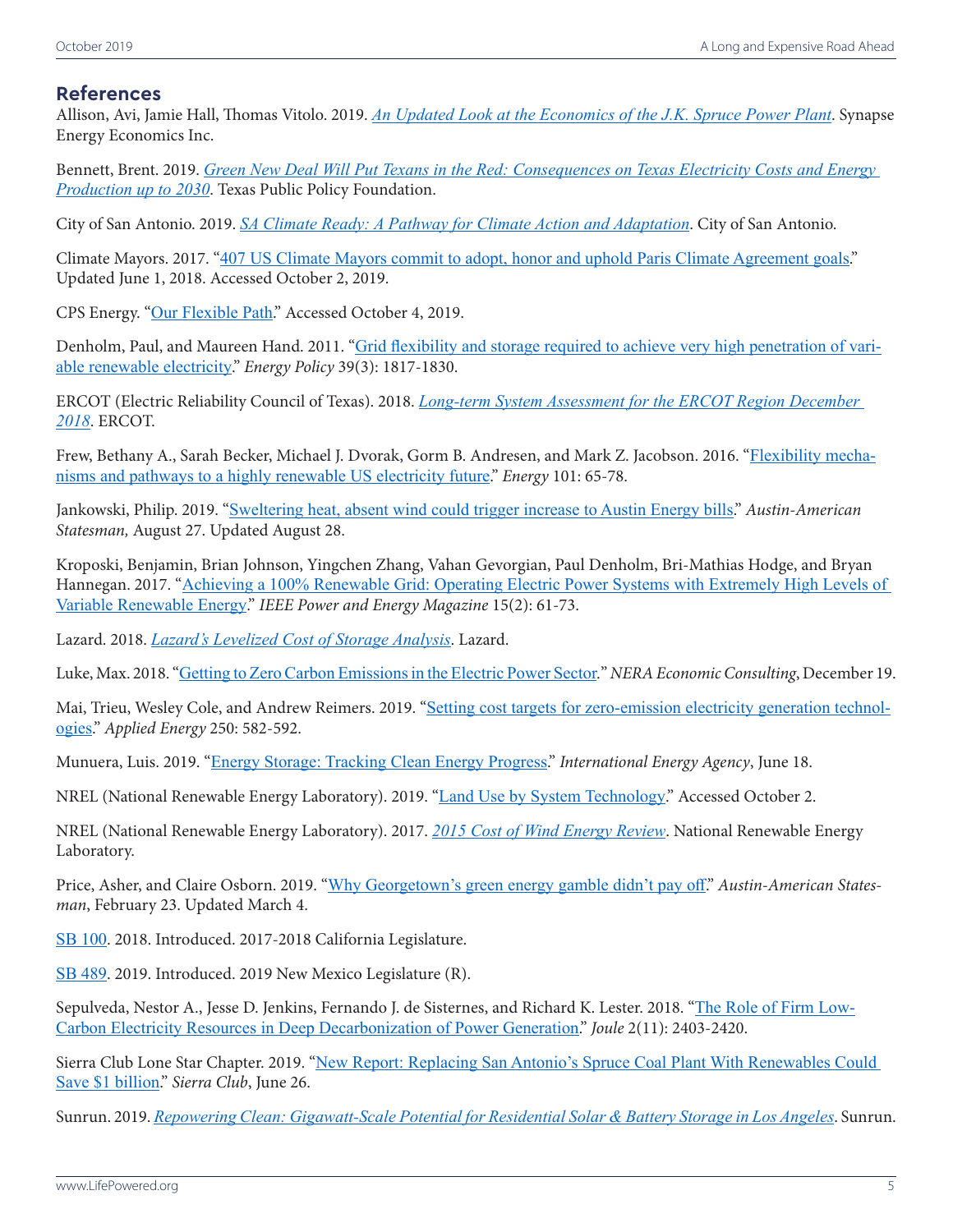TXP, Inc. and Ideasmiths LLC. 2018. "[The Economic Value of Renewable Energy in Texas](https://www.txrenewables.org/)." Wind Solar Alliance. Accessed October 4, 2019.

Van Zuijlen, Bas, William Zappa, Wim Turkenburg, Gerard van der Schrier, and Machteld van den Broek. 2019. "[Cost](https://www.sciencedirect.com/science/article/pii/S0306261919312619?via%3Dihub)[optimal reliable power generation in a deep decarbonisation future](https://www.sciencedirect.com/science/article/pii/S0306261919312619?via%3Dihub)." *Applied Energy* 253.

WCA (World Coal Association). 2019. "[How is Steel Produced?](https://www.worldcoal.org/coal/uses-coal/how-steel-produced)" Accessed October 3.

WHO (World Health Organization). 2018. "[Global Ambient Air Pollution](http://maps.who.int/airpollution/)." Accessed October 3, 2019.

Zeigler, Micah S., Joshua M. Mueller, Gonçalo D. Pereira, Juhyun Song, Marco Ferrara, Yet-Ming Chiang, and Jessika E. Trancik. 2019. "[Storage Requirements and Costs of Shaping Renewable Energy Toward Grid Decarbonization](https://www.sciencedirect.com/science/article/abs/pii/S2542435119303009)." *Joule* 3(9): 2134-2153.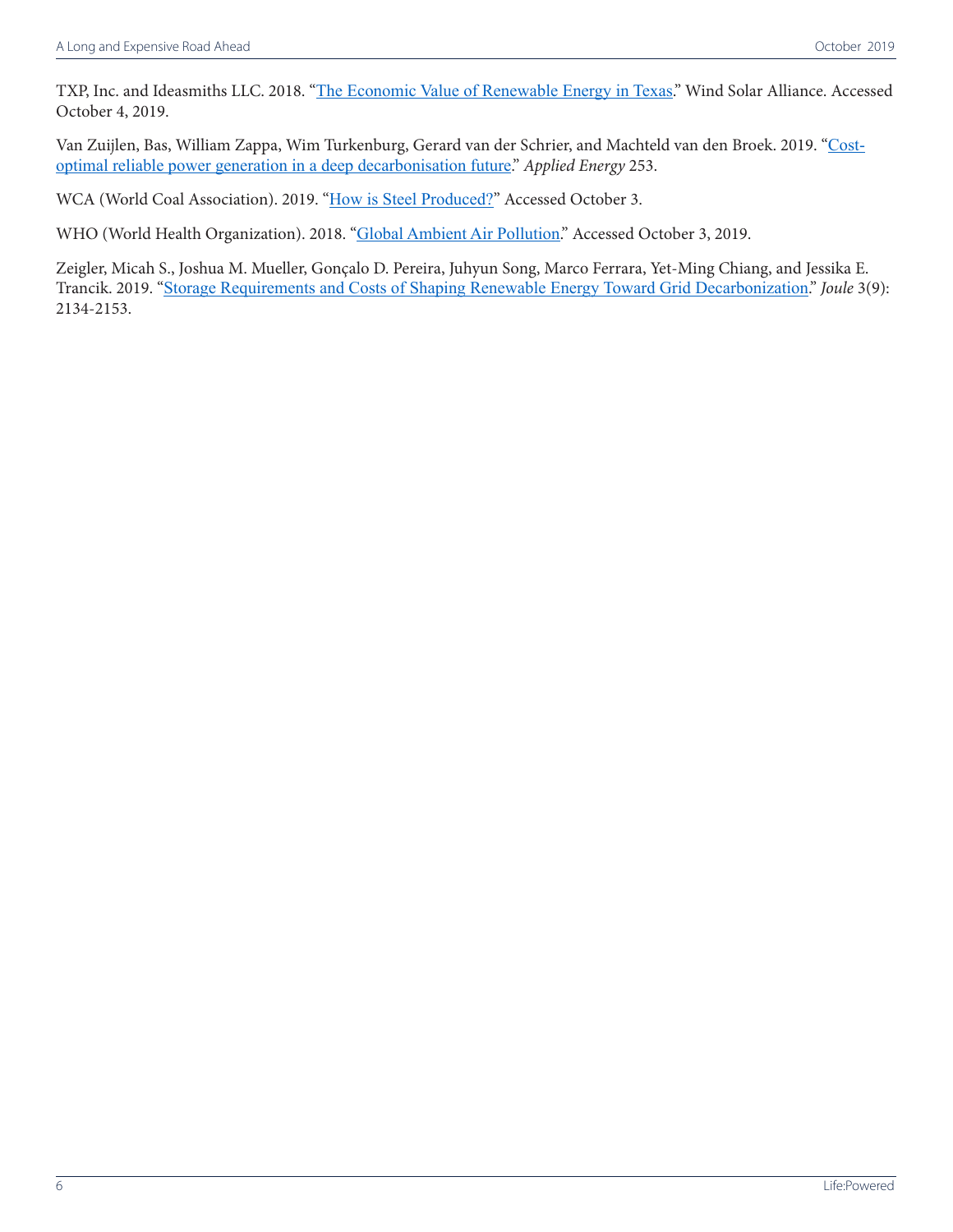#### **ABOUT THE AUTHORS**



**Charles S. Griffey** is an energy markets consultant at Peregrine Consultants, LLC, whose practice covers the energy value chain from generation to customer sales for both electricity and natural gas. In addition to consulting, he has served as an adjunct professor of management at Rice University's Jones Graduate School of Business. He managed the regulatory planning and government affairs function for one of the nation's leading competitive electricity companies and devised and implemented commercial/regulatory/political strategies to manage risks and position his firm for success

in competitive wholesale and retail electric markets. He is recognized as a leader in electric market design and as an expert witness on electric policy and market design matters.



**Brent Bennett, Ph.D.**, is a policy analyst for Life:Powered, a project of the Texas Public Policy Foundation, which seeks to raise America's energy IQ and advance better energy policy across the country. Prior to joining Life:Powered, Bennett worked for a startup company that sold carbon nanotubes to battery manufacturers, and he continues to provide technology consulting to battery companies. He has a B.S. in physics from the University of Tulsa and an M.S.E. and Ph.D. in materials science and engineering from the University of Texas at Austin. His graduate research focused on

new chemistries for utility-scale energy storage systems, and he complemented his scientific training with studies of renewable energy technologies and utility markets.